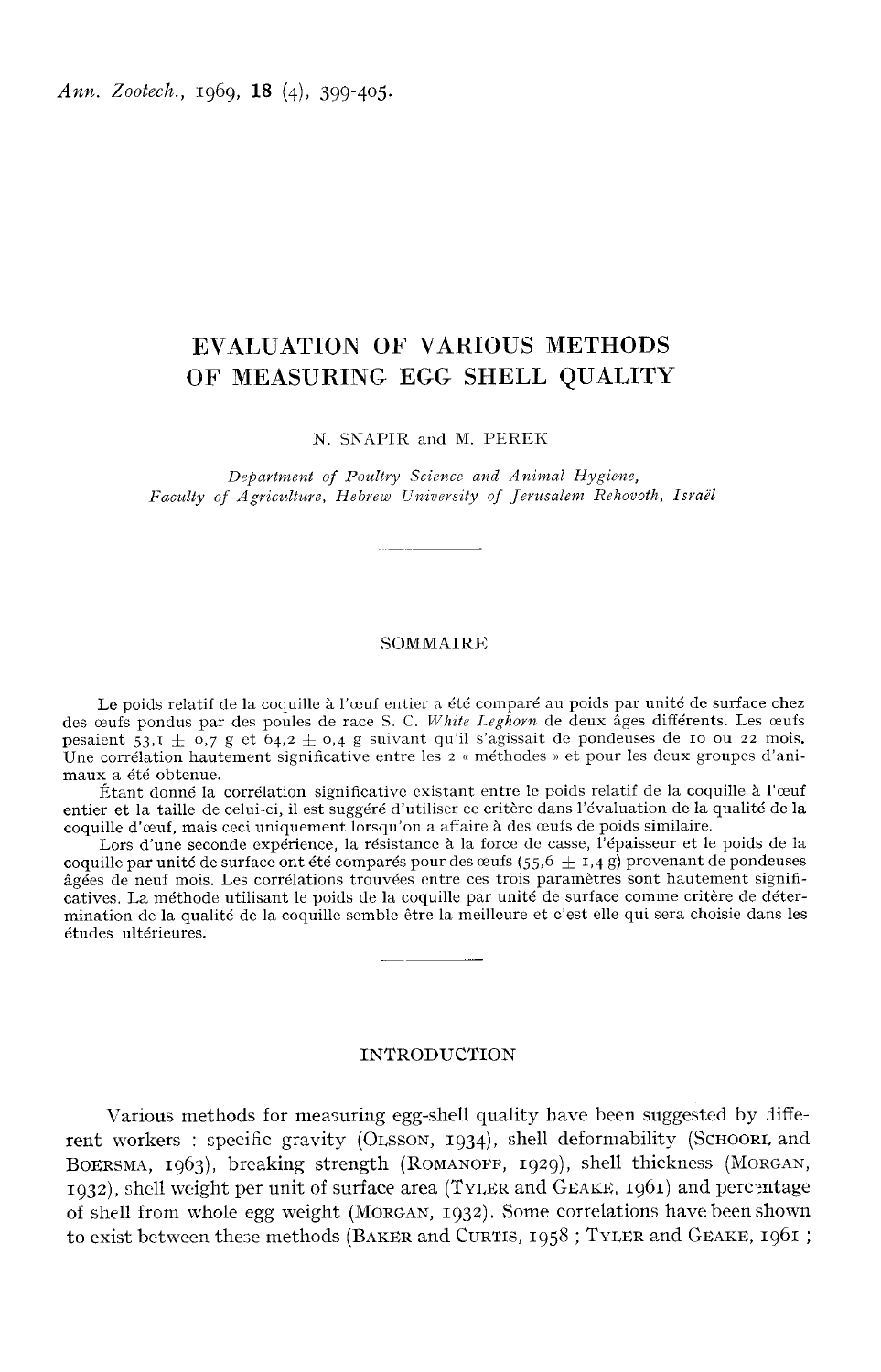SCHOORI, and BOERSMA, 1963; FRY *et al.*, 1963; MARKS and KINNEY, 1964; CARTER, a and b, 1968; TUNG *et al.*, 1968).<br>As early as 1040, Aswinneson and BAKER sharphy criticised the method of mea-

N. SNAPIR. M. PEREK<br>DORL and BOERSMA, 1963; FRY *et al.*, 1963; MARKS and KINNEY, 1964; CARTER,<br>d b, 1968; TUNG *et al.*, 1968).<br>As early as 1940, ASMUNDSON and BAKER sharply criticised the method of mea-<br>g percentage of s  $\alpha$  and  $b$ , 1968; TUNG *et al.*, 1968).<br>As early as 1940, ASMUNDSON and BAKER sharply criticised the method of measuring percentage of shell as a means of assessing egg shell quality. TYLER and GEAKE  $(1061)$ , in a critical analysis of different methods, came to the conclusion that this method should be eliminated because of its inaccuracy.

In the present work some of the common methods mentioned have been reevaluated for the purpose of selecting an easy and reliable method to determine egg-shell quality ; it is part of a larger study on physiological factors related to egg-shell formation. Two experiments were performed in this study. The object of the first mated for the purpose of selecting an easy and rehable method to determine egg-shell<br>quality; it is part of a larger study on physiological factors related to egg-shell<br>formation. Two experiments were performed in this stu experiments was to examine experimentally the appraisal of  $T_{\text{VLER}}$  and  $G_{\text{EAKR}}$  (1961) on the relationship between shell weight per unit of surface area and percentage of shell in eggs of different sizes laid by young and old hens. Subsequently shell weight per unit of surface area was compared with breaking strength and shell thickness of eggs laid by voung hens only.

# MATERIALS AND METHODS

MATERIALS AND METHODS<br>  $Experiment 1$ <br>
Sixty-four S. C. White Leghorn hens were used ; 32 were 10 months old and the rest, in their second laying year, about 22 months of age. The birds were individually caged, and fed a commer-<br>cial laying mash *ad libitum*. A total of 1024 eggs were collected (612 from the young flock,<br>average weight ca 5 from  $S_1$ cial laying mash *ad libitum*. A total of  $1024$  eggs were collected (612 from the young flock, average weight 53.1 g, S. E. = 0.7; and 412 from the older one, averaging 64.2 g, S. E. = 0.4) during four weeks. Each egg was weighed and tested according to the following criteria :

a) Shell weight per unit of surface area. - The contents of the eggs were emptied, the shell was thoroughly washed in running water, dried for two hours at  $10^{-5}$  contents of the end at the shell was thoroughly washed in running water, dried for two hours at  $10^{-6}$ C with the shell membranes intact. and weighted on intact, and weight per unit of surface urial.— In contents of the segs were empired, the small scale to the nearest 0.0 g. Shell weight per unit of surface area was calculated according to the formula of MuELLER and Scott of the egg.

b) Percentage of shell. - This was calculated as shell weight  $\times$  100/whole egg weight.

#### Experiment 2

Two hundred and ninety-five eggs obtained from 20 nine-month old S. C. White Leghorn<br>hens over a period of three weeks were used in this experiment (average egg weight 55.6 g,<br>S. E.  $\pm$  1.4). Birds were kept under the sa

order to achieve better stability of the measuring instrument, its movable parts were made from stainless steel instead of from wood. The applied breaking force was measured to the nearest to the following criteria :<br>
a) *Breaking strength*. — Measurements were carried out as described by MEHRING (1949). In<br>
order to achieve better stability of the measuring instrument, its movable parts were made from<br>
stai (rg62).

b) Shell weight per unit of surface area.  $-$  The same procedure as described in Experiment  $I$ .

c) Shell thickness. - This was measured by an Ames Thickness Measure micrometer, with an c) Shell thickness. — This was measured by an Ames Thickness Measure micrometer, with an accuracy of o.oog mm. Five repeated measurements were taken at the broad and the narrow poles and at the counter of each shell. Shel poles and at the equator of each shell. Shell thickness was designated as the arithmetic average<br>of the five measurements. In order to eliminate errors due to the natural curvature of the shell,<br>pieces of 2-3 mm<sup>2</sup> were me accuracy of 0.005 mm. Five repeated measurements were ta<br>poles and at the equator of each shell. Shell thickness was de<br>of the five measurements. In order to eliminate errors due to<br>pieces of 2-3 mm<sup>2</sup> were measured.<br>The s

The statistical analysis of the data obtained was carried out by calculating correlation coefficients and regression equations according to SNEDECOR (1956).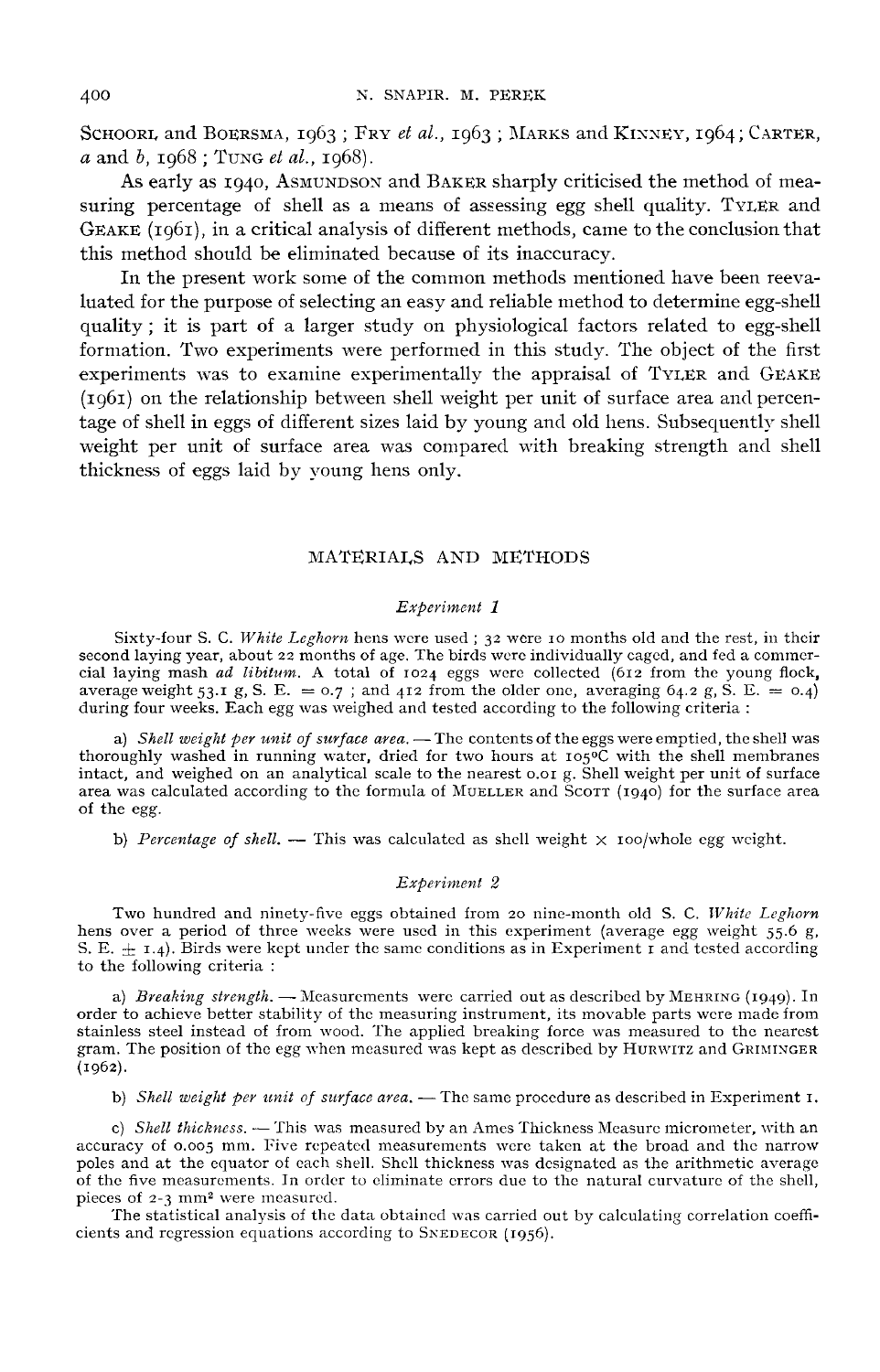### RESULTS AND DISCUSSION

## Experiment 1

Figure i presents the graphical scattering of the relationship between egg-shell weight per unit of surface area and the percentage of shell from the whole egg weight, in both young ]and old chickens. Each dot represents the average values of the



FIG.  $I.$   $\rightarrow$  Graphical scattering of the relationship between shell weight per unit of surface area and the percentage of shell from the whole egg weight in young and old hens. Relation entre le poids de la coquille par unité de surface et le pourcentage de la coquille par<br>rapport au poids de l'œuf entier chez les jeunes et les vieilles pondeuses.

<sup>2</sup> criteria obtained from the total number of eggs laid by each individual. hen. Although the calculated correlation coefficient between the two criteria was highly significant in both groups  $( $0.01$ ), it was much higher for the old birds. As seen$ from the figure, the scattering of the average values near the regression line is more widely spread amongst the young birds than amongst the old ones. This tendency might be explained by the higher variability in egg size at this age (higher S. E. than in the old group).

Figures 2 and 3 respectively present distribution of shell weight per unit of surface area and percentage of shell, of both groups, as a percentage of total eggs sampled. The figures show that when percentage of shell is used as a criterion for evaluating egg-shell quality, two peaks are reached, for young and old birds separately. Most of the columns in the young group present higher percentage of shell values than those in the old group. However, when shell weight per unit of surface area between the groups is compared (fig. 2), a clear tendency of overlapping columns is seen. The figures<br>egg-shell qu<br>of the colun<br>those in the<br>the groups<br>AsmunDson<br>volume and ASMUNDSON and BAKER  $(1940)$  were the first to investigate the influence of egg volume and shell thickness on percentage of shell. They concluded that percentage of shell may not be a satisfactory measure of shell quality when comparing eggs of

Annales de Zootechnie. - 1969.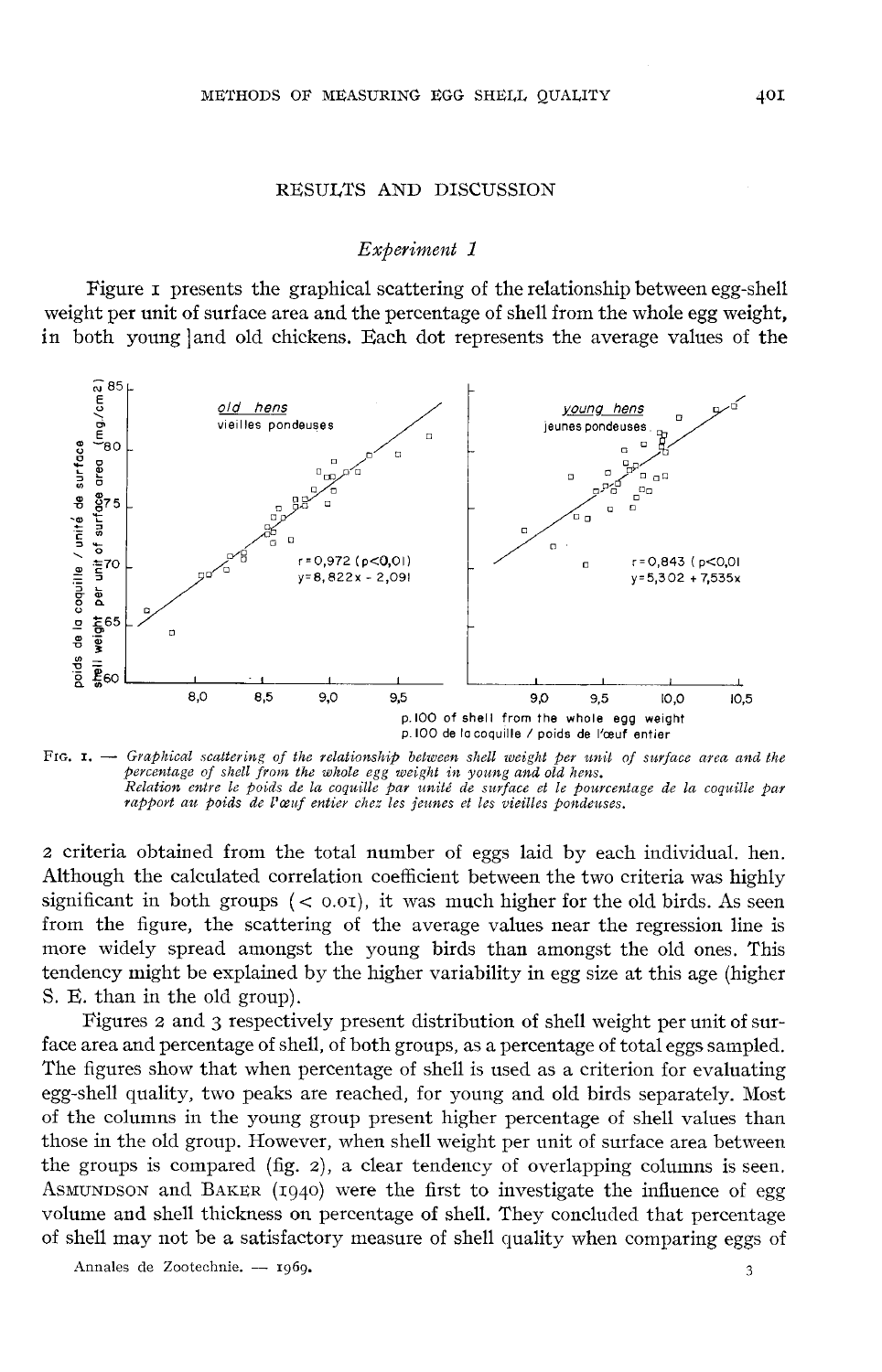different species if shell thickness varies significantly. They also showed mathematically, assuming the egg to be a perfect prolate spheroid, that for any given shell thickness, percentage of shell will decrease in egg volume. HURWITZ and GRIMINGER also criticised the percentage of shell method (ig62). In the present experiment, in



Fig.  $2.$   $-$  Shell weight per unit of surface area as percent of total eggs sampled, in young and old birds nt entre la coquille par unité de surface en fonction du pourcentage d'œufs testés



chez les jeunes et vieilles poules

FIG, 3. -- Percentage of shell from the whole egg weight as percent of total eggs sampled, in young and old hirds Pourcentage de la coquille par rapport au poids de l'œuf entier en fonction du pourcentage d'œufs testés chez les jeunes et vieilles pondeuses

which two groups of birds of different age and having eggs markedly different in size  $(64.2 \text{ g and } 53. \text{ I } \text{ g}$  for old and young hens, respectively) were compared, it was possible to prove that, with increase and stabilization of egg size following aging of the birds, the values of percentage of shell in eggs of older hens was much lower than in eggs of young hens. These differences between the two groups were not so pronounced when shell weight per unit of surface area was used as a measurement. Statistical analysis using the  $\kappa t$  » test showed significantly higher mean values for the young group of birds in both methods. However, the  $\alpha t$  » values obtained from the 2 methods differed sharply from each other : 10.6 for percentage of shell, and 3.8 for shell weight per unit of surface area. It is suggested that percentage of shell may still be used as a method of evaluating egg shell quality, provided eggs of nearly equal sizes are compared.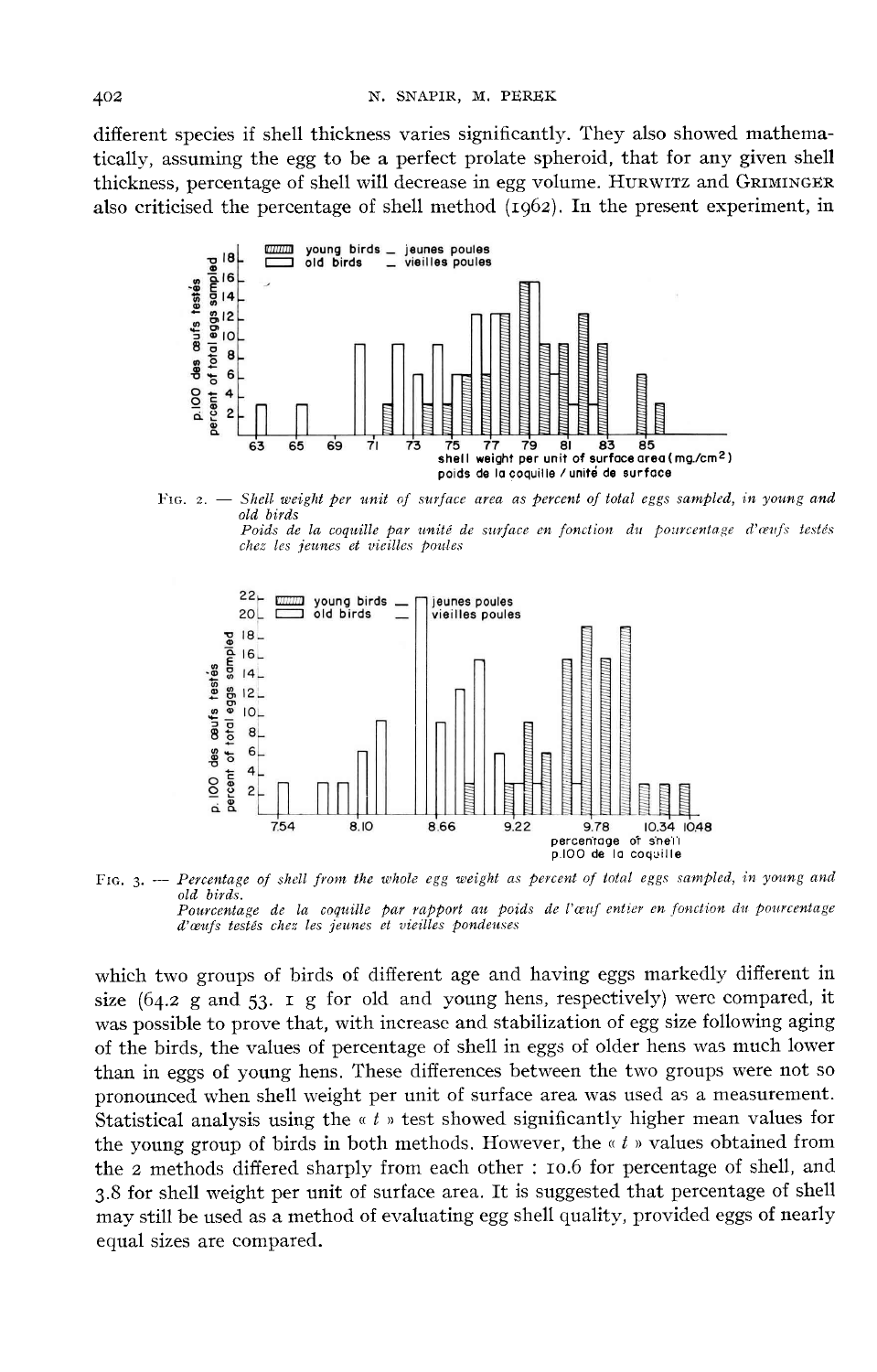# Experiment 2

Figure 4 represents the graphical scattering of the relationship between eggshell thickness and breaking strength of the total eggs laid by each individual hen used in the experiment. Since the calculated standard error of the average measu-



FIG. 4. - Graphical scattering of the relationship between egg shell thickness and breaking strength

rements of the eggs of each hen was low (ranging from 0.093 to 0.150 kg for the<br>healting strangth, and 0.002 to 0.010 mm for the shall thickness), it was possible brements of the eggs of each hen was low (ranging from 0.093 to 0.150 kg for the breaking strength, and 0,003 to 0.010 mm for the shell thickness), it was possible to use the averson measurements par hen in this figure. (T to use the average measurements per hen in this figure. (This claim can also be applied for Experiment z.) The figure shows a highly significant correlation between the two to use the average measurements per hen in th<br>for Experiment 1.) The figure shows a highly<br>parameters measured  $(r = 0.903, P < 0.01)$ .<br>The relationship between breaking strengt

The relationship between breaking strength of the shell and shell weight per unit of surface area presented in fig. 5 indicates a highly significant correlation between The relationship between breaking strength of the shell and shell weight per unit<br>of surface area presented in fig. 5 indicates a highly significant correlation between<br>these two parameters ( $r = 0.812$ ,  $P < 0.01$ ), althou between shell thickness and breaking strength. Fig. 6 demonstrates the graphie



 $F$ IG. 5.  $\rightarrow$  Graphical scattering of the relationship between breaking strength and shell weight per unit of surface area Relation entre la résistance à la force de casse et le poids de la coquille par unité de surface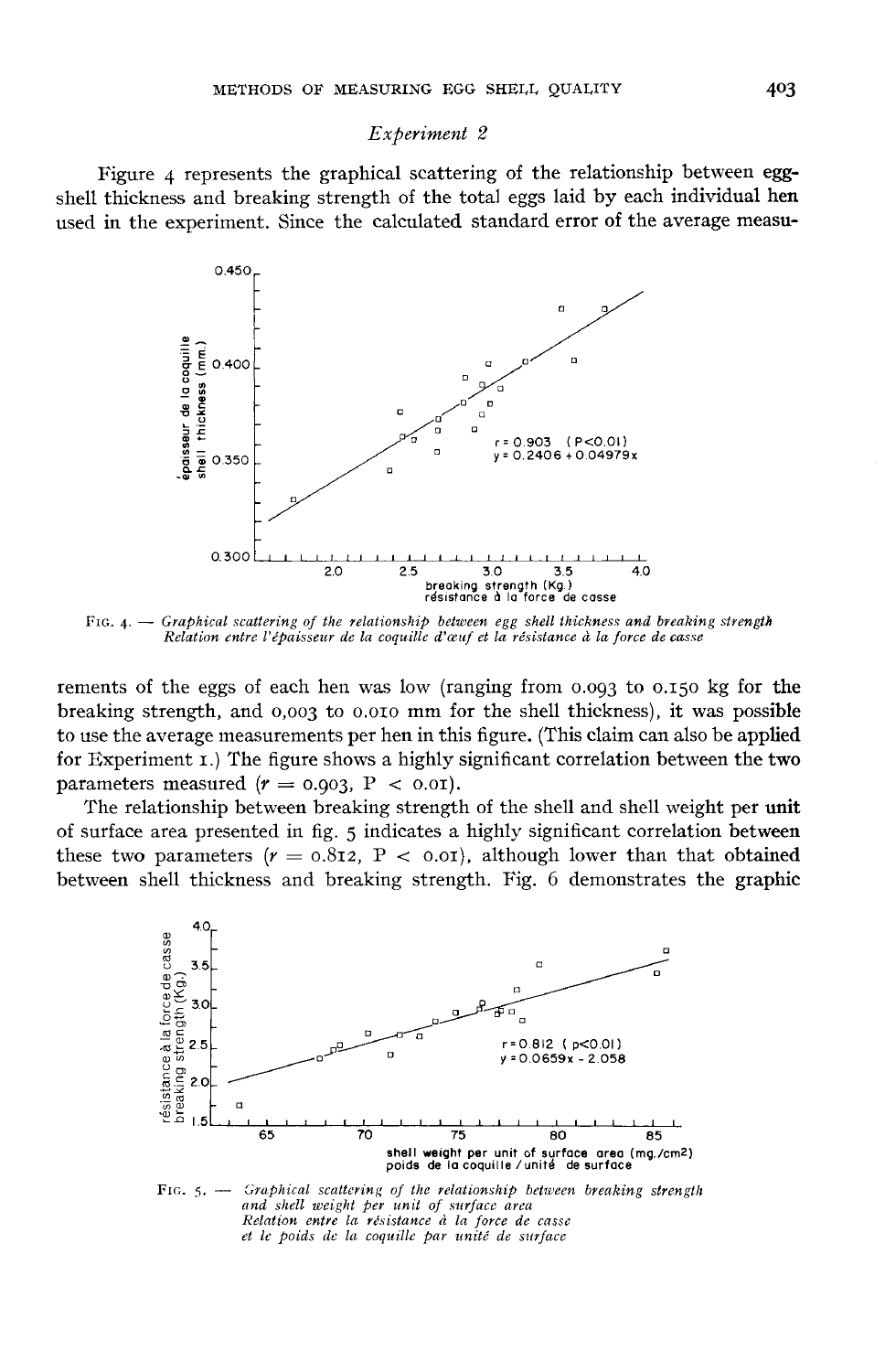distribution of the correlation between egg-shell thickness and shell weight per unit of surface area. The calculated coefficient of correlation between these two characdistribution of the correlation between egg-shell thickness and shell weight per unit<br>of surface area. The calculated coefficient of correlation between these two charac-<br>teristics was found to be higher than the other tw The standard error of shell weight per unit of surface area calculated was between 0.6 and  $2.1 \text{ mg/cm}^2$  for the total number of eggs of each individual hen. or surface area. The calculated coefficient of correlation between these<br>teristics was found to be higher than the other two coefficients ( $r = 0.9$ <br>The standard error of shell weight per unit of surface area calculated<br>0.



Although shell thickness is not always a suitable criterion for measuring breaking strength, since factors such as shell texture and density are involved (TYLER and Although shell thickness is not always a suitable criterion for measuring breaking<br>strength, since factors such as shell texture and density are involved (TYLER and<br>GEAKE, 1958 ; RAUCH, 1959), other workers have found a hi Although shell thickness is not always a suitable criterion for measuring breaking<br>strength, since factors such as shell texture and density are involved (TYLER and<br>GEAKE, 1958 ; RAUCH, 1959), other workers have found a h tion between these parameters (GODFREY and JAAP 1949; BROOKS and HALE, 1955; RAUCH, 1959). The correlation coefficient value between shell thickness and shell weight per unit of surface area obtained in this experiment (ciently accurate for general routine work. Shell weight per unit of surface area as a criterion of evaluating shell quality seems to have some advantages over the other methods mentioned. The accuracy of this measurement is higher and more objective than thickness measurements. Furthermore, this procedure facilitates evaluation of larger quantities of eggs in a short time for research purposes.

Reçu pour publication en octobre 1969.

#### SUMMARY

A comparison between percentage of shell and shell weight per unit of surface area was performed in eggs (53.1  $\pm$  0.7 g av. weight) laid by 10-month old S. C. White Leghorn hens and in eggs (64.2  $\pm$  0,4 g av. weight) of 22-month old hens of the same breed. A highly significant correlation was found between the two methods in both groups.  $\kappa t$  » tests for significance of the difference between the two groups showed significantly higher mean values for the young group of birds in both methods. However, the « t » values were io.6 for the percentage of shell and